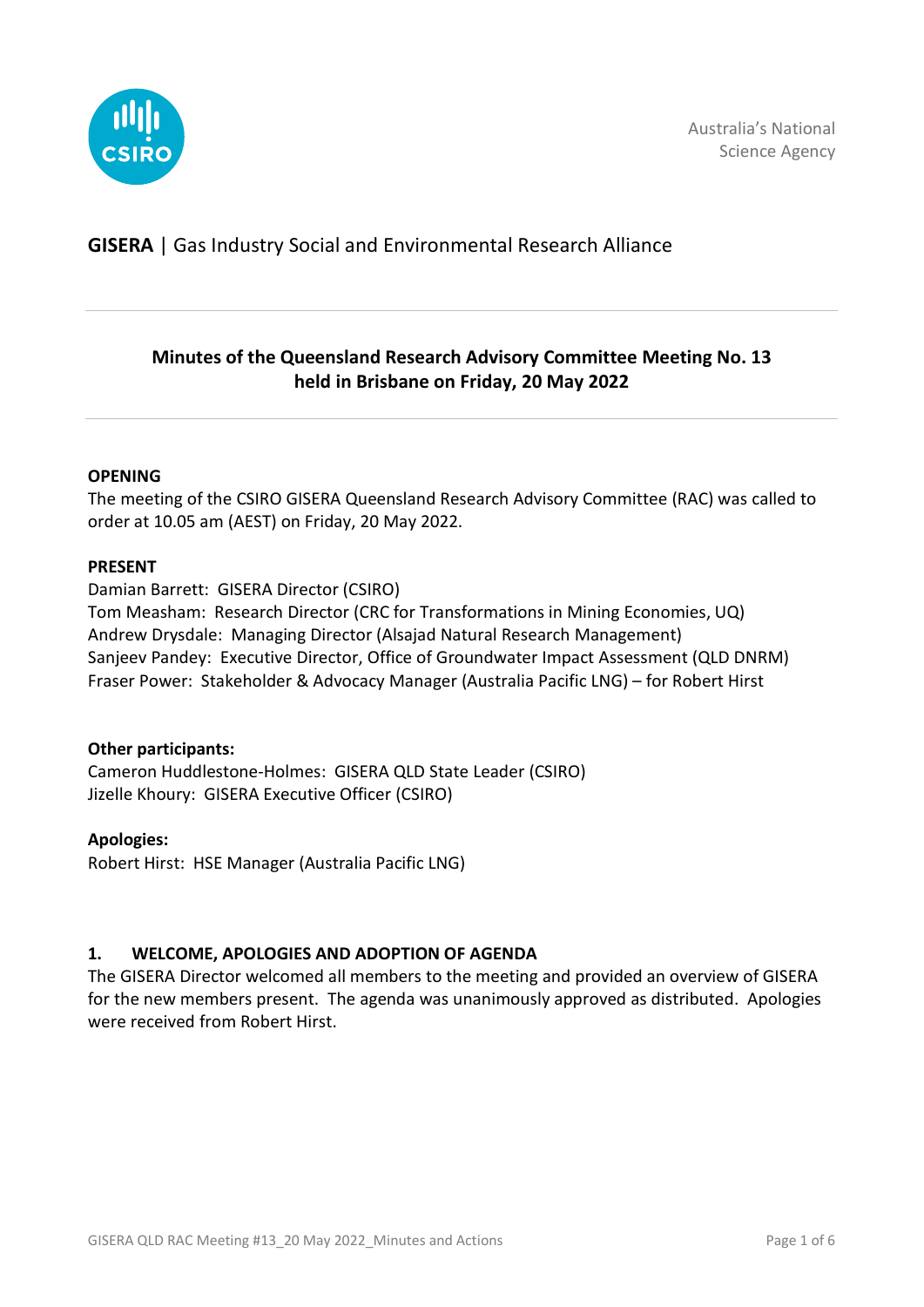### **ITEMS FOR DISCUSSION**

### **2. PROJECT PROPOSAL Methane contributions from holding ponds - a desktop study**

The GISERA Director provided a summary of the project proposal.

Key points raised:

- There is an identified gap in the national greenhouse gas inventory around fugitive emissions associated with water holding ponds (produced water from production of natural gas). This project will collate current and emerging literature, existing company and publicly available data, and will look at what technologies exist to mitigate emissions in these ponds and bring all together as part of the analysis.
- Each operator manages water in a slightly different way (via different engineering operations). It will be important to understand the flow of water (and where gas might separate from water) and the propensity of ponds to generate additional methane through biological processes. It is complex and this is a starting point to understand the processes and how they vary.
- An output of the desktop study could include a process flow diagram.
- The inclusion of 'aquatic systems' in this project title and proposal requires further clarification.
- Careful consideration of tone required with the comparisons made to other contributors to methane emissions e.g., feedlots. It is fine to have reference points to other industries, but some points included may be perceived as bias. The proposal should focus on getting towards the Net Zero target. The final report can provide greater context and statistics.
- A representative from the Arrow, UQ's Centre for Natural Gas and OGIA to be invited to participate in the project's Technical Reference Group.

Outcome: The QLD RAC approved this project, subject to the actions below being addressed to the satisfaction of the GISERA Director.

Action: The research proponent to clarify what types of 'aquatic systems' will be considered and why in this desktop study.

Action: The research proponent to reframe proposal to emphasise Net Zero target and remove any comparisons that may appear bias and create tension between other industries.

Action: The research proponent to invite a representative from Arrow, UQ's Centre for Natural Gas and OGIA to participate in the project's Technical Reference Group.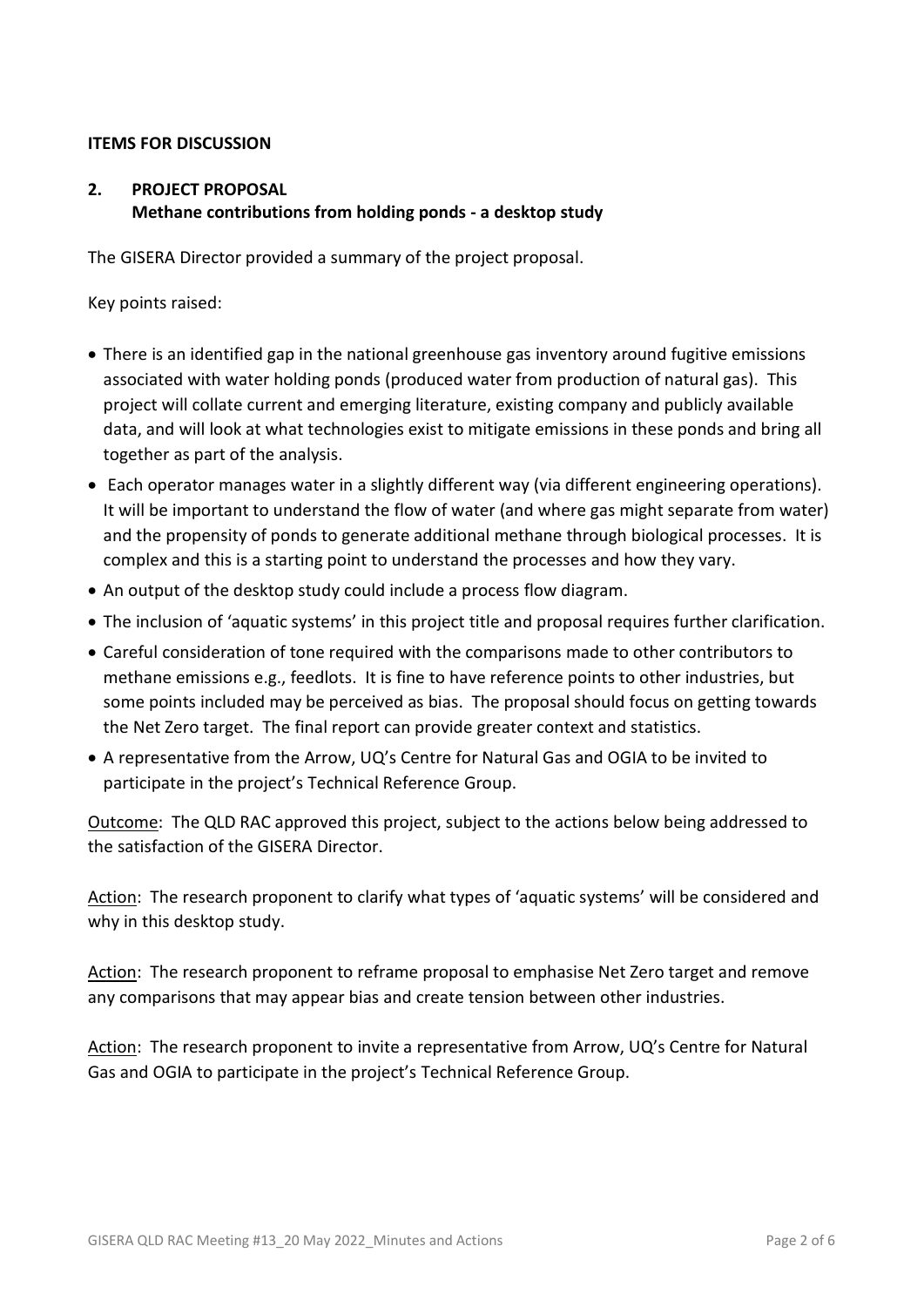## **3. PROJECT PROPOSAL Cooper Creek flood modelling scenarios**

The GISERA Director provided a summary of the project proposal.

Key points raised:

- A polarising issue in the community and will need to navigate through carefully.
- The way the proposal is currently framed, there is a risk that the intent of this work could be misinterpreted, and the results misused. The project outputs are not intended to be the decision-making process. The project will provide scientific advice into the decision-making process. It will use modelling as a guide towards decision making. The modelling helps understand the impact and processes to consider, when going through an informed development.
- An important part of the communications will be what modelling is and is not. The messaging needs to be clear when it goes to community.
- This project should start the conversation and could feed into the establishment of condition benchmarks for the Cooper Floodplain identifying indicators and reporting so that it can be tracked.
- In methodology section task 4 under the external contractor's digital interactive product, the objectives should align more with overall project objectives as there may be perception issues that we are supporting industry. This is inconsistent with the messaging of the rest of the project.
- Consider merging the 3 points under task 4 to changing to 'Risks to the environment and other infrastructure from floods amended by climate change and natural gas infrastructure interaction'. Otherwise, re-frame these points to avoid misinterpretation including:
	- Point 3 clarify whether this project is only looking at benefits (and not the negatives). If looking at positives and negatives, then make that clearer and put higher up in the objectives of that task. If flood model is about providing benefits, could state 'the output of the flood model would have benefits to people in region by understanding flood dynamics.' Also, if not merging the 3 objectives, move this to first objective.
- The workshops with various stakeholders are an important part of this project. The research proponent should use this opportunity to listen and take on board local knowledge (both technical and social aspects). It would be worthwhile bringing in CSIRO's GISERA Communications and Stakeholder Engagement Manager to assist with design and implementation of the stakeholder workshops.
- Sanjeev Pandey left the meeting at 12.10 pm.

Outcome: The QLD RAC would like the research proponent to revise the proposal taking to account all the points raised and submit a revised proposal via email to the RAC for consideration.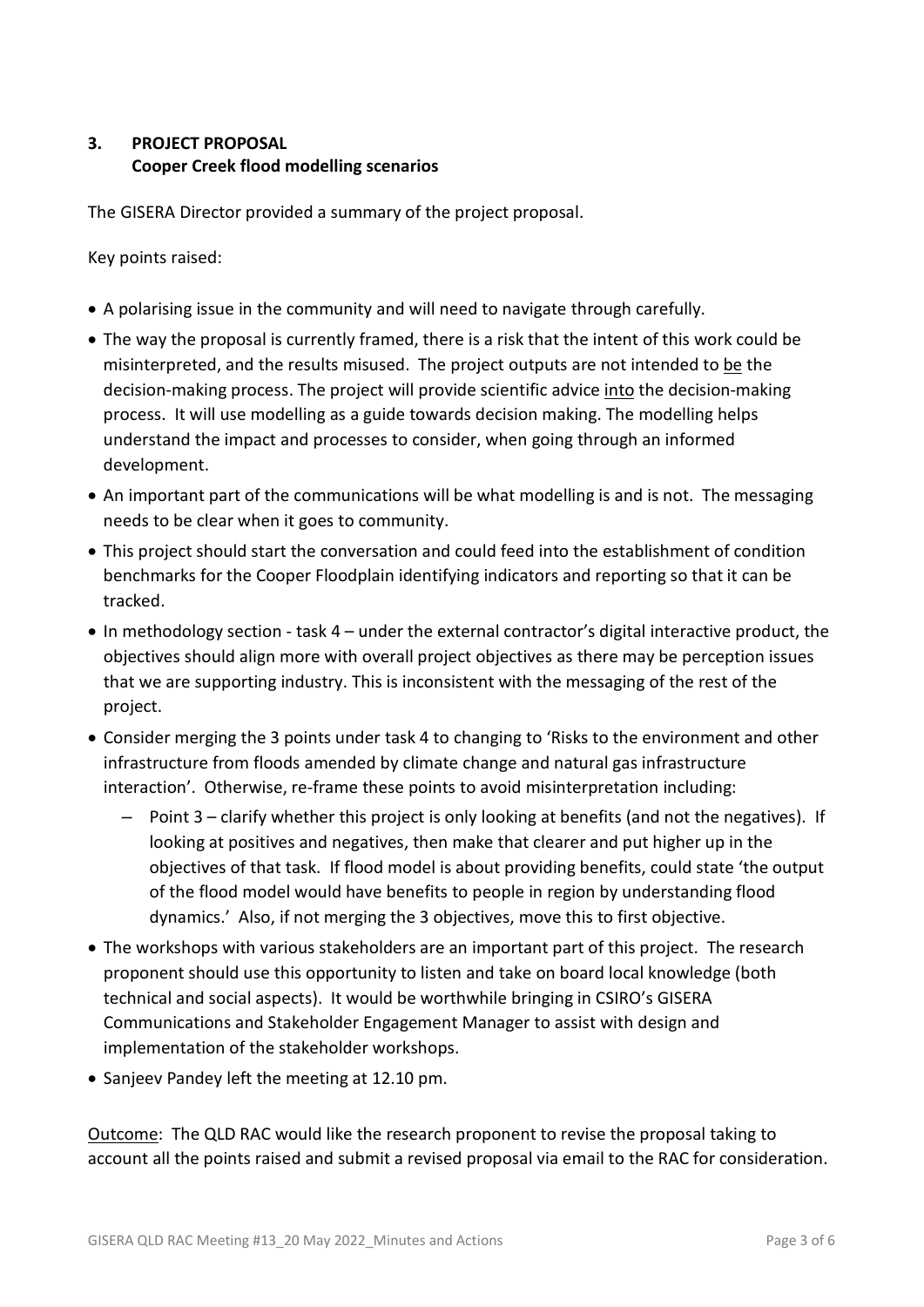Action: The research proponent to reframe proposal to ensure this work is seen as advice into a decision-making process, not the decision-making process itself.

Action: The research proponent to revisit and recraft the objectives listed in the methodology section – task 4.

Action: The research proponent to clearly articulate what the modelling will and will not do during the stakeholder workshops and include discussion of model limitations and sensitivity in final reporting and communications.

Action: The research proponent to discuss how the project results could inform condition benchmarks for future monitoring.

Action: The research proponent to include the GISERA's Communication and Engagement Manager in the design and implementation of the stakeholder workshops.

### **4. PROJECT PROPOSAL**

**CWB4: Trends in community wellbeing and attitudes to CSG development – Comparisons across industry phases from 2014 to 2024**

The GISERA Director provided a summary of the project proposal.

Key points raised:

- The results are broken down by region. It would useful if results could also identify themes as it could help plan and shape future community investment.
- At conclusion of this work, there is scope to look at cooperative outcomes.
- The Darling Downs Regional Drought Resilience Plan is currently being drafted. It would be useful to establish a link between both projects. It will be important to leverage the GISERA work and use any learnings. The research proponent should interact with the Director - Rural Economies Centre of Excellence, USQ to establish that link.
- Sanjeev Pandey's decision on the proposal will be sought out of session.

Outcome: The QLD RAC approved this project, subject to the following conditions:

- 1. Sanjeev Pandey's out-of-session approval
- 2. the actions below being addressed to the satisfaction of the GISERA Director.

Action: The GISERA Executive Officer to seek Sanjeev Pandey's comments/approval out-ofsession.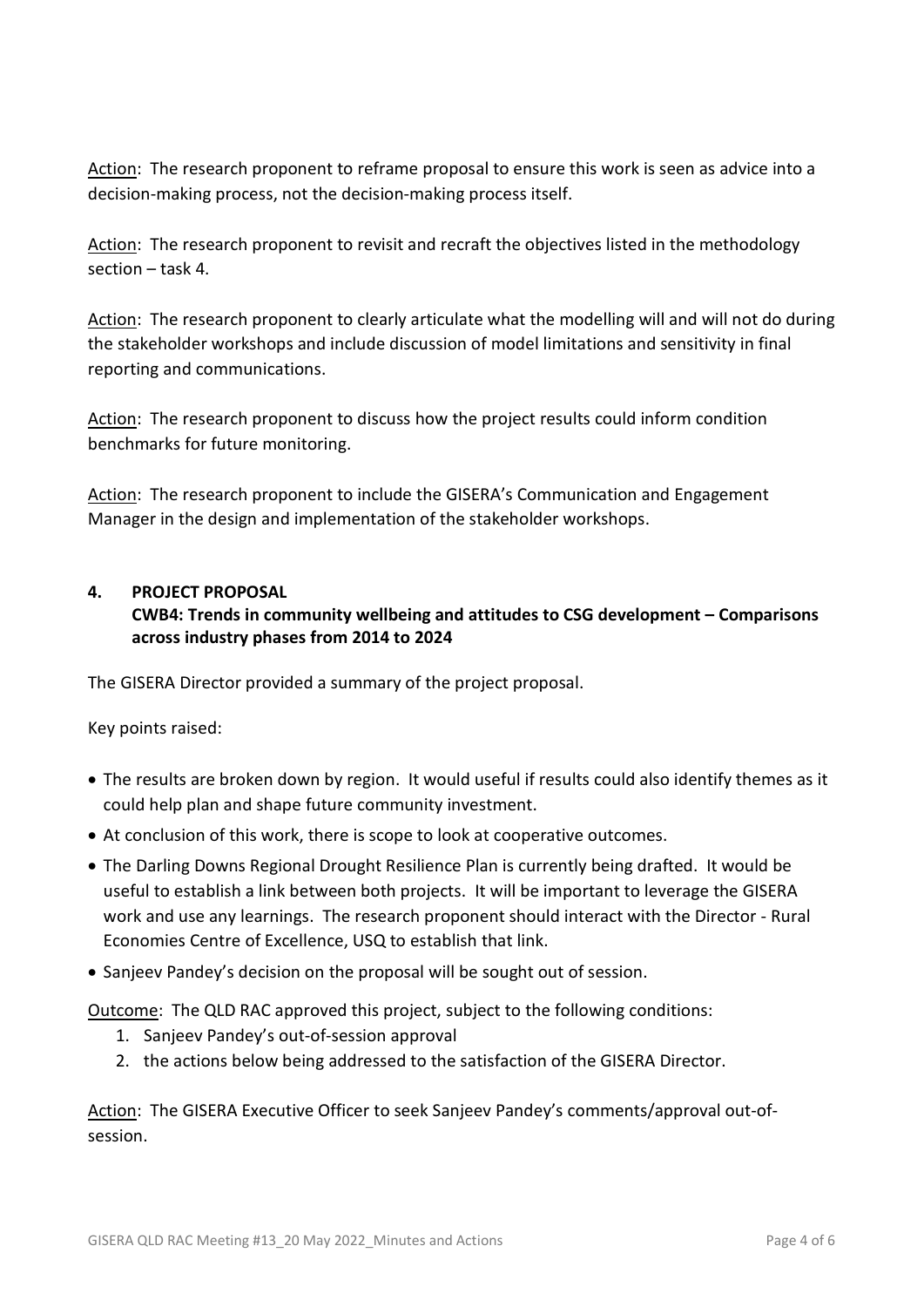## **5. EXISTING PROJECT Update on outcomes of Health project**

The GISERA Director provided an update on the current health project and pathway to delivery.

# **6. FUTURE RESEARCH Discussion on future research ideas/priorities**

Ideas for further research included:

- Subsidence there is a view that there should be no CSG development on prime agricultural land – a communications project on issues arising following current project that looks at consequences.
- Fugitive emissions from abandoned coal exploration bores.
- Migration of fugitive gas during CSG development (look at on a regional scale). Look at how much and how it migrates through the system.
- Economic outcomes in the Surat 10 years after construction of the CSG industry.
	- What are the realised benefits and what were the opportunity costs?
	- Has CSG infrastructure facilitated other industries (renewables in particular).
	- Lessons for other regions with emerging gas developments (potential to be a nationalscale project).
- Net Zero principles and how to achieve them, including the role of gas and its eventual endpoint.
- Legacy issues post closure.
- Appropriate conditions to monitor to evaluate impacts in the Galilee or Cooper basins.
- Land condition benchmarking based on the Interim Biogeographic Regionalisation of Australia (IBRA) bioregions.

### **ITEMS FOR NOTING OR DISCUSSION BY EXCEPTION**

### **7. OTHER BUSINESS**

No matters raised.

### **NEXT MEETING**

The next meeting of the QLD Research Advisory Committee is yet to be scheduled. It is anticipated that a meeting will occur once further proposals are established.

### **MEETING CLOSE**

The meeting closed at 2.00 pm (AEST).